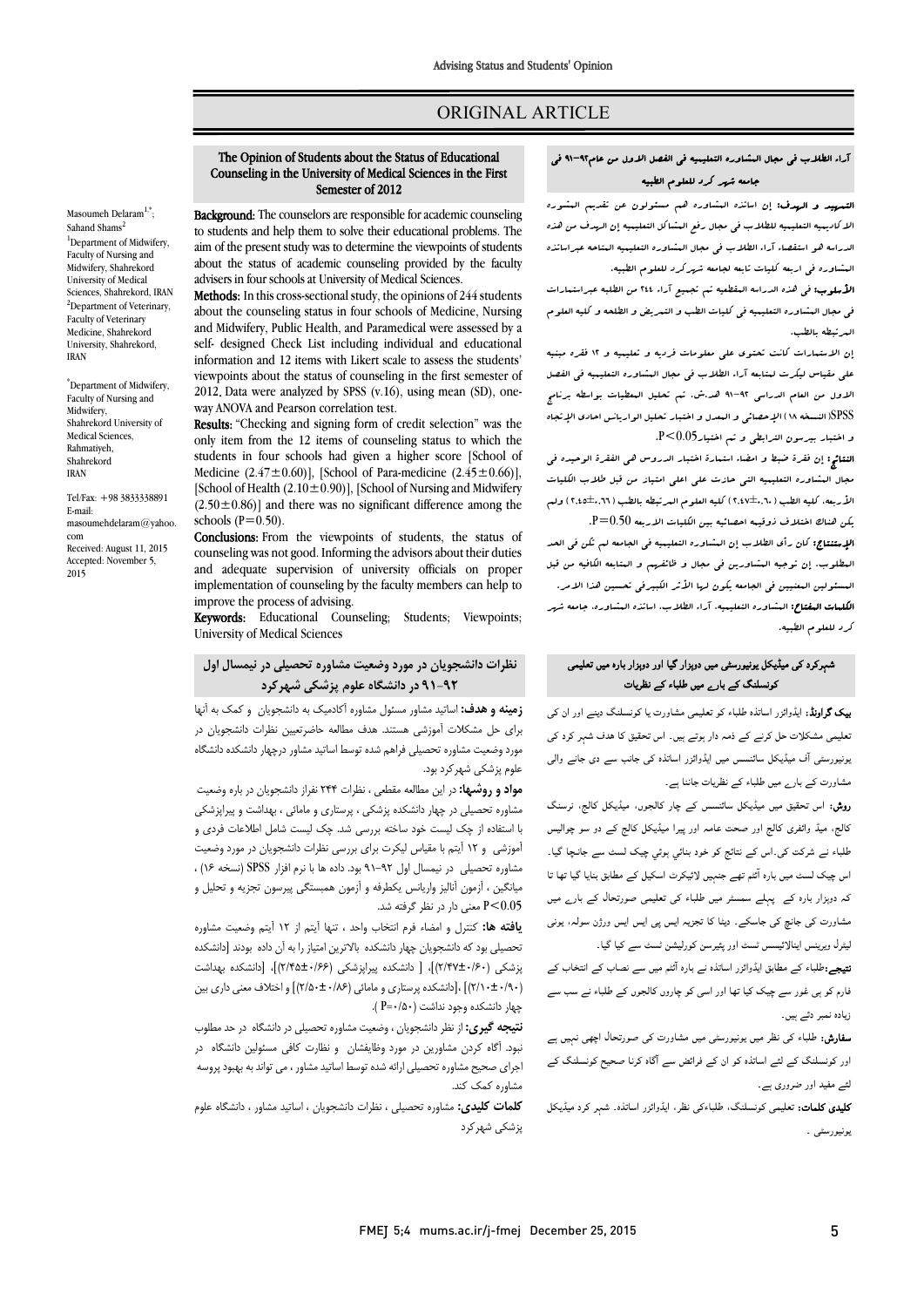$\overline{a}$  $\overline{a}$ 

### **INTRODUCTION**

 Academic counseling is a dynamic and purposeful relationship that is based on the participation of all students and faculty includers and in accordance with the cute attornational needs of students. The advisor is usually a faculty member that accepted the invitation to serve as consultant and to help the students that assess their progress periodically and have an early study about his/her job in the future. Although the help the students as much as possible in collecting of academic information. If the teacher be familiar with the principles and techniques of consultation and the use of them, he/she will be more successful in performing his reduction of academic failure among the students  $(1, 2, 3, 4)$ . Several studies have reported that providing advice to students has an important effect on obtaining a positive self concept  $(5,6)$ , increasing the social skills, and educational<br>generated that for having an effective counseling system, firstly advice should be defined as a primary activity and the advisors should be trained and their responsibilities should be determined (8). achieving the educational goals, especially for the students who enter to a new environment and experience the and faculty members and in accordance with the educational main task of the teacher is education, but he is expected to duties, strengthen the confidence of students, and ultimately progress in students (7). A study has suggested that, for The responsibility of academic advisor is very important in separation from family, and living in a dormitory (9, 10).

 The students expect that the advisor, as a coordinator, curriculum, educational issues, and personal, medical and counseling services (11, 12). The results of studies show that the advisors have not been successful in consultation with students from the viewpoints of students (13 14). Despite the students did not consider the advisor as a reliable source of reference to meet their educational needs. In this regard, the studies have reported that the educational advice could not provide a satisfactory status for the students (13, 15, 16). The problem in performance and have not been seriously well received not only by the students, but also by the faculty advisors and makes it difficult to support and guide students  $(17, 10)$ . With regard to the responsibility of academic advisors in providing the advice and the lack of clear information about the status of counseling in the University of Medical Sciences in Iran, the aim of this study was to investigate the opinions of Medical, Nursing and Midwifery, Public Health, and Paramedical students about the status of associations.  $\overline{a}$ should have sufficient knowledge and information about the importance of advising, several studies have reported that the results of two studies suggest that the advising system has a (17,18). With regard to the responsibility of academic academic counseling.

#### **METHODS**

 All of students in Medicine, Nursing and Midwifery, Health cross-sectional study. The study was carried out in the first semester of 2012. For data collection, at first, the total number of students at four schools was identified, then the sample size was determined based on the total number of the four schools was randomly selected. School of medicine and Paramedical schools have formed the population of this students in each school and the number of 244 students from

 Midwifery (nursing, midwifery, and operation room students, n=124), School of Health (Public Health, n=22), and scnool of paramedicine (Anestnesia, Kadiology, and<br>laboratory science, n=74). The inclusion criteria consists willingness to participate in research and being in the second semester of education and above. The guests and transfer students were excluded from the study due to their specific including age, gender, marital status, nativity, and employment during the education and also their academic information including grade point average (GPA), degree of education, department of education, and probation history were obtained by using a sen-designed check List. The<br>students also responded to items such as whether to have a counselor or not, reason of referral to the counselor, source of educational information, knowing how to ask a counselor for help, making the academic records, educational problems due to lack of counseling, asking a counselor or lack of advising regarding continuing education (basic medical students,  $n=24$ ), School of Nursing and and school of Paramedicine (Anesthesia, Radiology, and situations. The individual characteristics of students were obtained by using a self- designed Check List. The advising regarding continuing education.

 The viewpoints of students in four schools about the status of counseling were assessed in the form of 12 items with Likert Scale and scored on a four points (never, sometimes, determined by a panel of experts and to ensure the reliability of the questionnaire. It was administered to 12 students who were not part of the sample, using Cronbach's alpha, the reliability coefficient was calculated to be 0.84. The score to 3. Therefore, the maximum score for each item can be 3 which mean good advising and the minimum score can be 0 that means poor advising. Before the distribution of questionnaires among the participants, the researcher students, and confidentiality of information. Because the questions had different options and it was not possible to calculate a total score, the analysis of data was performed analysis, we used SPSS software (version 16), descriptive statistics (Mean, Standard Deviation) and analytical statistics often, and always). The content validity of questionnaire was range for each question about the status of counseling was 0 explained the importance of study, voluntary participation of based on individual questions of advising items. For data (one-way ANOVA and Pearson correlation test) and a P

### **RESULTS**

 In the current study, the final analysis was performed on 244 of students. The mean age of the students was  $20.25 \pm 0.96$  and grade point average was  $15.50 \pm 1.30$ . The individual characteristics of students are showing in Table single and that educate in Nursing and Midwifery school. Nearly 90% of participants were undergraduates (BSc) and all of students had enrolled in day courses. Nine percent of students were employed,  $4.9\%$  reported the history of probation in past semesters and 67.6% were native<br>to Chabarmabal and Bakhtiari province 1 and indicate that most of participants are female and to Chaharmahal and Bakhtiari province.

٦

 94.7 percent of students reported to have an advisor and referred to him/her for course selection. The first source to obtain the educational information for students was advisor. About half of the students did not know whether the department of education and the second source was the

 $\overline{a}$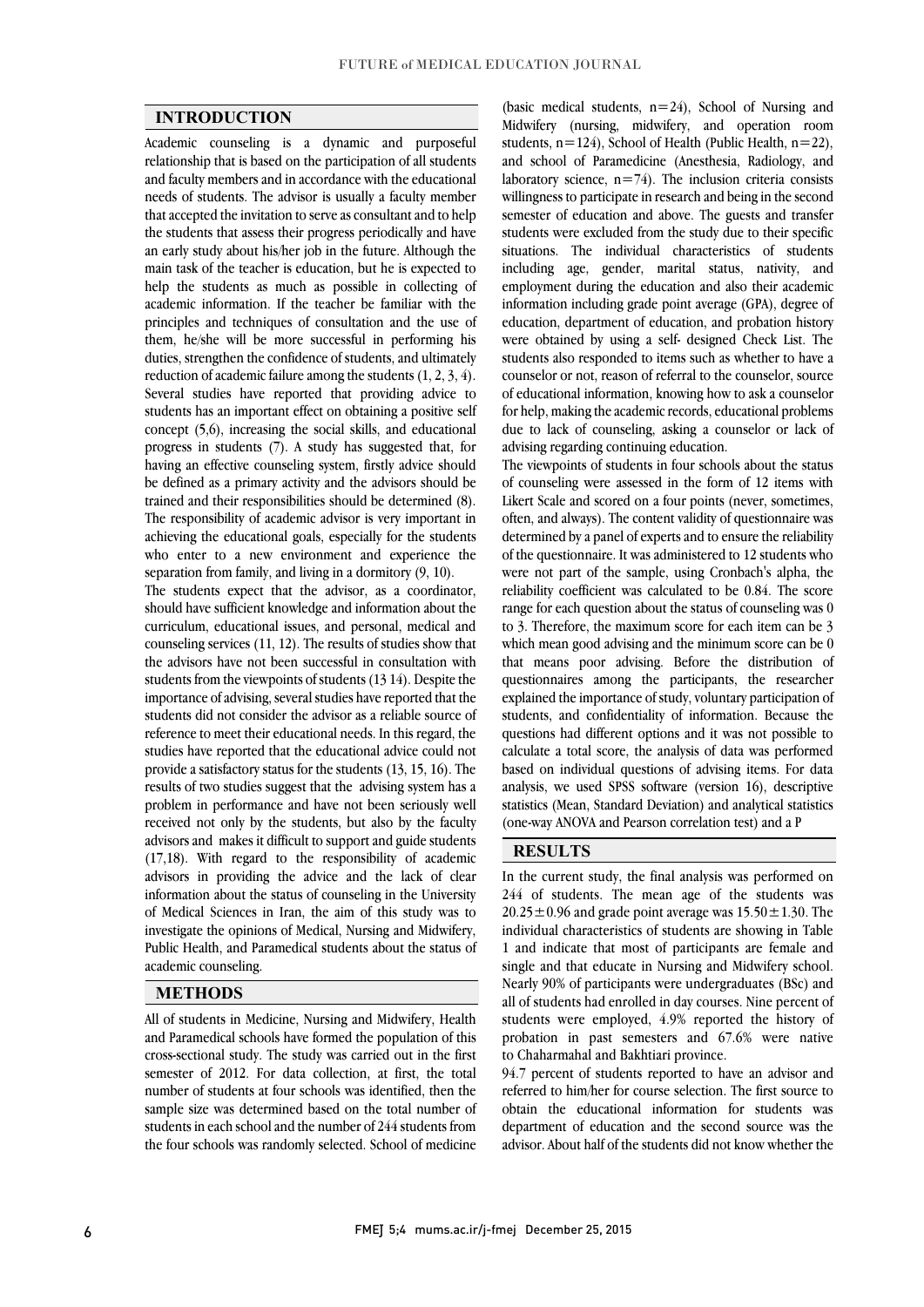#### Advising Status and Students' Opinion

 The viewpoints of students in four schools on the academic counseling and their comparison in four schools is provided in Table 2, indicating that the highest mean score given by advisor has made the academic records for them or not.

| Table 1. Individual characteristics of students<br>$(n=244)$ |            |  |  |  |  |  |  |
|--------------------------------------------------------------|------------|--|--|--|--|--|--|
| Gender                                                       |            |  |  |  |  |  |  |
| Male                                                         | 75(30.7)   |  |  |  |  |  |  |
| Female                                                       | 169(69.3)  |  |  |  |  |  |  |
| <b>Marital Status</b>                                        |            |  |  |  |  |  |  |
| Single                                                       | 223(91.4)  |  |  |  |  |  |  |
| <b>Married</b>                                               | 21(8.6)    |  |  |  |  |  |  |
| Department                                                   |            |  |  |  |  |  |  |
| <b>Medicine</b>                                              | 24(9.8)    |  |  |  |  |  |  |
| <b>Nursing and Midwifery</b>                                 | 124(50.8)  |  |  |  |  |  |  |
| Health                                                       | 22(9)      |  |  |  |  |  |  |
| Paramedicine                                                 | 74(30.4)   |  |  |  |  |  |  |
| Degree of education                                          |            |  |  |  |  |  |  |
| <b>MD</b>                                                    | 23(9.4)    |  |  |  |  |  |  |
| <b>BSc</b>                                                   | 219 (89.8) |  |  |  |  |  |  |
| Nativity                                                     |            |  |  |  |  |  |  |
| <b>Native</b>                                                | 165 (67.6) |  |  |  |  |  |  |
| <b>Non-native</b>                                            | 79 (32.4)  |  |  |  |  |  |  |
| Probation                                                    |            |  |  |  |  |  |  |
| <b>Yes</b>                                                   | 12 (4.9)   |  |  |  |  |  |  |
| N <sub>0</sub>                                               | 232 (95.1) |  |  |  |  |  |  |

 the students of four schools is concerned to ''checking and signing form of course selection by the advisor ''and in this regard, there was no significant difference between the four schools ( $P=0.50$ ). Also the lowest mean score is concerned significant difference was found among the four schools scores given by the students to "Arranging for a counseling" among the four schools  $(r \sim 0.001)$ , so that the scores given<br>to the advisor by the students of Health School was lesser than other schools. There was also a significant difference among the four schools in the item "On time counseling with the students" ( $P=0.002$ ), so that the score was higher In the school of medicine than the other schools. Referring<br>the students to other responsible professionals to meet their educational needs" was an item that was significantly different among four schools  $(P=0.02)$ , so that the status was better in the school of medicine. "Evaluating the students academic achievement was also the nem for<br>which medical students reported a better status and there was a significant difference among the four schools to "counseling about unexpected problems'' and no  $(P=0.11)$ . There was a significant difference in the mean among the four Schools (P<0.001), so that the scores given in the school of medicine than the other schools. "Referring students' academic achievement" was also the item for  $(P=0.02)$ .

There was not a significant relationship between the age education (P=0.31) with their viewpoints about the status  $(P=0.51)$ , sex  $(P=0.22)$ , course  $(P=0.15)$  and level of of each item of educational counseling.

| Table 2. Mean scores given by all of students to status of educational counseling and its comparison in four |  |
|--------------------------------------------------------------------------------------------------------------|--|
| schools                                                                                                      |  |

| schools                                                                             |                              |                                  |                                  |                                  |      |         |
|-------------------------------------------------------------------------------------|------------------------------|----------------------------------|----------------------------------|----------------------------------|------|---------|
| <b>Schools</b>                                                                      | Medicine                     | Pare-<br>Medicine                | Health                           | Nursing and<br>Midwifery         | F    | P       |
| The items of educational counseling that have<br>been performed by the advisor      | Scores<br>$(Mean \pm SD)$    | <b>Scores</b><br>$(Mean \pm SD)$ | <b>Scores</b><br>$(Mean \pm SD)$ | <b>Scores</b><br>$(Mean \pm SD)$ |      |         |
| Arranging a counseling meeting                                                      | $1.80 \pm 1$<br>$M^* = 2$    | $1.80 \pm 1.1$<br>$M^* = 2$      | $1.20 \pm 1.1$<br>$M^* = 1$      | $1.60 \pm 1.1$<br>$M^* = 2$      | 5.55 | < 0.001 |
| The timely counseling                                                               | $1.95 \pm 0.82$<br>$M^* = 2$ | $1.80 \pm 1$<br>$M^* = 2$        | $1.20 \pm 0.80$<br>$M^* = 1$     | $1.65 \pm 0.81$<br>$M^* = 2$     | 3.82 | 0.002   |
| Holding counseling sessions regularly                                               | $1.86 \pm 0.96$              | $1.86 \pm 0.96$                  | $0.90 \pm 0.72$                  | $1.00 \pm 0.97$                  | 1.83 | 0.10    |
| Talking with students about the educational<br>standards                            | $2.00 \pm 1.00$              | $2.00 \pm 1.00$                  | $1.20 \pm 0.90$                  | $1.29 \pm 0.90$                  | 1.95 | 0.08    |
| Checking and signing form of course<br>selection                                    | $2.47\pm0.60$                | $2.45\pm0.66$                    | $2.10\pm0.90$                    | $2.50\pm0.86$                    | 0.86 | 0.50    |
| Referring the students to relevant<br>professionals to meet their educational needs | $2.52\pm0.59$<br>$M^* = 3$   | $2.42\pm0.29$<br>$M^* = 3$       | $1.40 \pm 1.00$<br>$M^* = 1.5$   | $1.70 \pm 1.00$<br>$M^* = 2$     | 2.55 | 0.02    |
| Talking with other experts about the<br>students' problems                          | $1.20 \pm 1.20$              | $1.23 \pm 1.20$                  | $1.00 \pm 0.36$                  | $100 \pm 0.85$                   | 2.55 | 0.08    |
| Evaluating the students' academic<br>achievement at the end of each semester        | $1.91 \pm 1.00$<br>$M^* = 2$ | $1.90 \pm 0.80$<br>$M^* = 2$     | $0.80 \pm 0.63$<br>$M^* = 1$     | $1.40 \pm 1.10$<br>$M^* = 1$     | 2.63 | 0.02    |
| Encouraging the students to overcome the<br>educational problems                    | $1.82 \pm 0.90$              | $1.76 \pm 0.26$                  | $1.80 \pm 0.47$                  | $1.72 \pm 0.51$                  | 1.17 | 0.32    |
| Having detailed knowledge about the<br>educational standards                        | $1.78 \pm 0.90$              | $1.82 \pm 0.80$                  | $1.96 \pm 0.90$                  | $1.65 \pm 1.00$                  | 0.92 | 0.46    |
| Counseling about the unexpected problems                                            | $1.10 \pm 1.10$              | $1.14 \pm 1.00$                  | $1.00 \pm 0.80$                  | $1.00 \pm 1.00$                  | 1.80 | 0.11    |
| Counseling of students about the personal<br>problems                               | $1.70 \pm 1.00$              | $1.40 \pm 1.10$                  | $1.00 \pm 1.00$                  | $1.00 \pm 0.91$                  | 0.98 | 0.42    |
| *M=Median                                                                           |                              |                                  |                                  |                                  |      |         |

Ι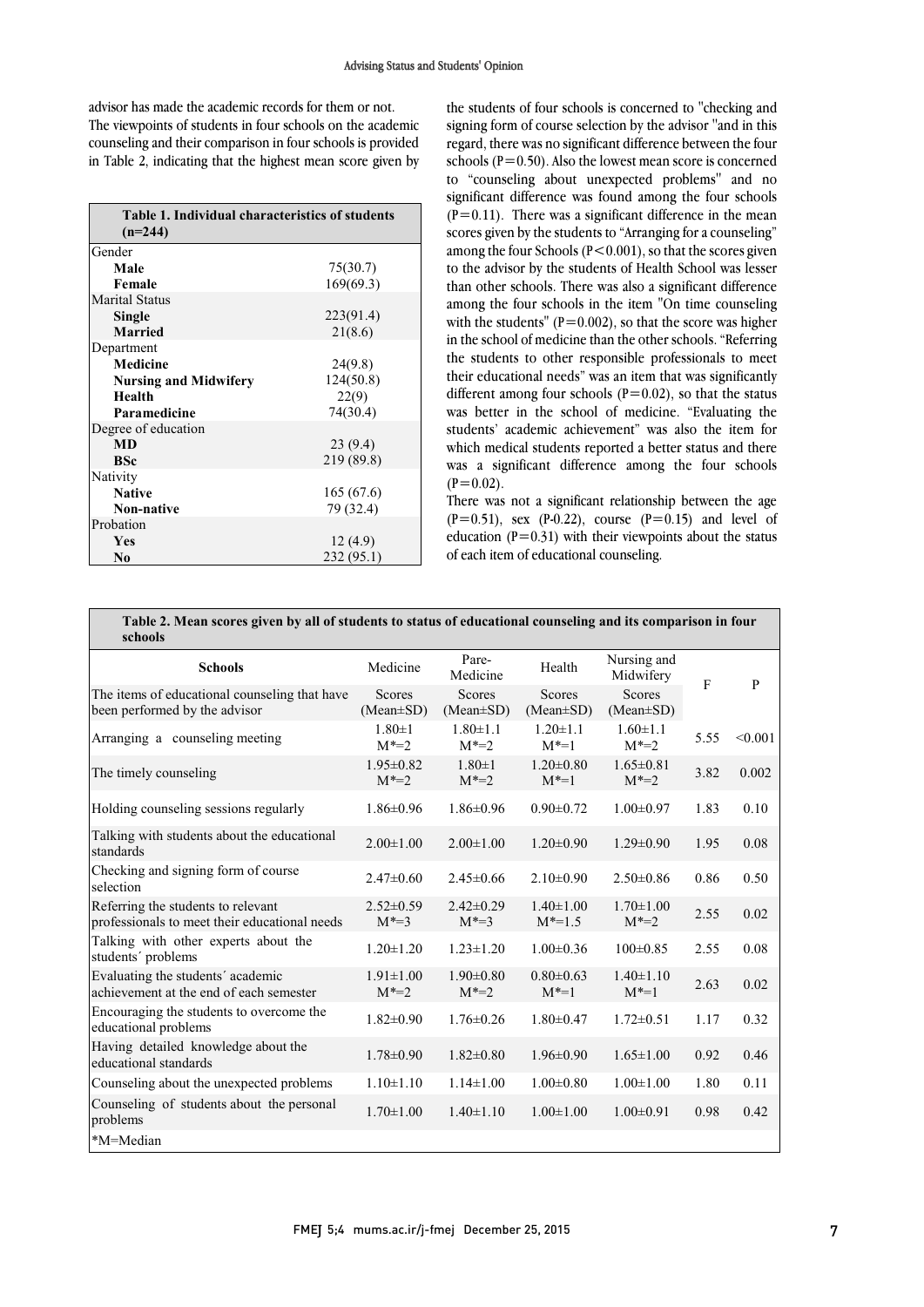$\overline{a}$ 

### **DISCUSSION**

 The aim of the present study was to investigate the viewpoints of students about the status of educational counseling at four schools in the University of Medical Sciences in Iran. In this<br>space of the first issue descriptive consider 12 items of a trivials status, ''checking and signing form of course selection by the advisor'' was the only item to which the students of four schools gave the highest mean score and the difference among the Adhami et al in Kerman University of Medical Sciences and Vahidi et al in Tabriz University of Medical Sciences (14, 19) which is consistent with the present study. The scores given by the students to counseling status in 11 items were below the regarding their fulfillment by the counselor. In this regard, a study in Tabriz University of Medical Sciences has reported that the students were not satisfied with the conditions of counseling and the advisor position as a source of problem reported in studies of Kerman and Hamedan Universities of Medical Sciences (13, 14) that confirms the findings of the present study. Other studies have also reported that the advising system provided by the advisors has not been a study showed that in the evaluation of educational condition of  $\epsilon$  students, in addition to the educational factors, it is necessary to assess the other effective factors such as inter-personal relationship. The interaction of students with the lactify<br>members and with their family can affect their attitudes and practices, and students' interaction with family and advisor can prevent the educational failure. This finding has been confirmed by other studies (23, 24). The opinions of academic advisors about consulting to the students were assessed in a<br>study assoluted by Asadellahi at al. shorting that the advisors believed that their awareness of their responsibilities was at a moderate level (18). The findings of other studies imply the inadequate knowledge of advisors about the academic ת.<br>..  $\overline{\phantom{a}}$ regard, the findings showed that among the 12 items of advising schools was not significant. Similar findings were reported in mean score and the students did not voice a good idea solving was not acceptable (20). Similar findings have been satisfactory position for students (21, 22). The findings of one relationship. The interaction of students with the faculty study conducted by Asadollahi et al., showing that the advisors counseling and their duties (10). The students' reasons for lack of belief in advisors were assessed in a study and the findings

 showed that the students believed that they were able to solve their problems better than the advisors (25). In Isfahan University of Medical Sciences, few students considered the advisors as an effective person in their educational and personal problems (26). A study in Australia reported that satisfied with their academic advisors and its main reason was the lack of knowledge about the advisor tasks (27). A study in Turkey indicated that students' refer to advisors was low (28). of present study. The findings of present study showed that the advising system could not help students. Other universities have designed alternative strategies to enhance the student advising and meet various educational needs. In this regards, was more effective in promoting student wellness and vocational counseling than the traditional one-to-one faculty advisor system (11). Also the University of Washington has created a college system consisting of 30 key faculties who not students but are also responsible for teaching clinical skills and professionalism throughout the 4 years (29). Small sample size, especially in school of Medicine and Health and performing the studies in a single institution were the limitations of study which about half of the students in psychology school were not The results of all these studies are consistent with the findings Sastre et al. (2010) reported that the Advisory College Program only develop one-to-one relationships with their assigned may limit the ability to generalize our results.

From the viewpoints of students, the status of counseling could not provide a satisfactory position for the students. Proper monitoring of the advising process and informing the  $\overline{a}$ counselors about their duties are suggested.

### **ACKNOWLEDGEMENTS**

 This paper was obtained from a research project (grant number: 1026) approved at Shahrekord University of Medical Sciences. Hereby, the author would like to thank the<br>Denutry of Bessenth and Denutry of Education of Shahrekord University of Medical Sciences, and all the Deputy of Research and Deputy of Education of students who participated in this study.

**Conflict of interest**: The authors of the present work declare<br>no conflict of interest no conflict of interest.

#### **REFERENCES**

1. Kintner EK, Sikorskii A. Randomized clinical trial of a school-based academic and counseling program for older school-age students. Nurs Res 2009; 58(5): 321-31.

2. Hauer KE, Teherani A, Dechet A, Aagaard EM. Medical students' perceptions of mentoring: A focus-group analysis. Med Teach 2005; 27(8): 732-4.

3. Macaulay W, Mellman LA, Quest DO Nichols GL, Haddad J, Puchner PJ. The advisory dean program: A personalized approach to academic and career advising for medical students. Acad Med 2007; 82(7): 718-22.

4. Hajiaghajani S, Jenabi M, Ghorbani R. Function, choosing method, and job descriptions of supervisor professor from the students' viewpoints of Semnan University of

Medical Sciences. Journal of Babol<br>University of Medical Sciences 2003; 5(2): 12-17. [In Persian]. Medical Sciences. Journal of Babol

 $\overline{\phantom{a}}$ 

L 

 5. Bhandari P. Stress and health related in South Korea: a cross sectional study. Health Qual Life Outcomes 2012; 13: 10-26. b. Khorvash F, Askari Gh, Bahrahi S,<br>Saeedbakhsh S, Shafiei M, Vesal S. Evaluation of the software to help advising professors in Isfahan University of Medical journal 2014; 4(2): 30-34. quality of life of Nepalese students studying 6. Khorvash F, Askari Gh, Bahrani S, Sciences. Future of medical education

 7. Buddeberg-Fischer B, Herta KD. Formal mentoring programmes for medical students<br>and doctors: A review of the Medline literature. Med Teach 2006; 28(3): 248-57. mentoring programmes for medical students

8. Dyrbye LN, Thomas MR, Huntington JL,

Lawson KL, Novotny PJ, Sloan JA, et al. burnout: A multicenter study. Acad Med Personal life events and medical student 2006; 81(4): 374-84.

 $\overline{a}$ 

l  $\overline{a}$ 

 career counseling needs of Shahr-e-Kord University students. Counsel Res Dev 2007; 9. Rabiei MSR, Siyadat SA. A survey of 22(1): 89-106. [In Persian].

22(1): 89-106. [In Persian].<br>10. Noohi E, Abbaszadeh A, Sayad Bagher and communication technology in graduate students' education. Future of medical<br>education.iournal.2013-3(3)-15-19 MS. Collaborative learning education journal 2013; 3(3): 15-19.

 11. Sastre EA, Burke EE, Silverstein E, Kupperman A, Hymer JA, Davidson MA, et al.<br>Improvements in medical school wellness and career counseling: A comparison of one-on-one advising to an Advisory College Kupperman A, Rymer JA, Davidson MA, et al.